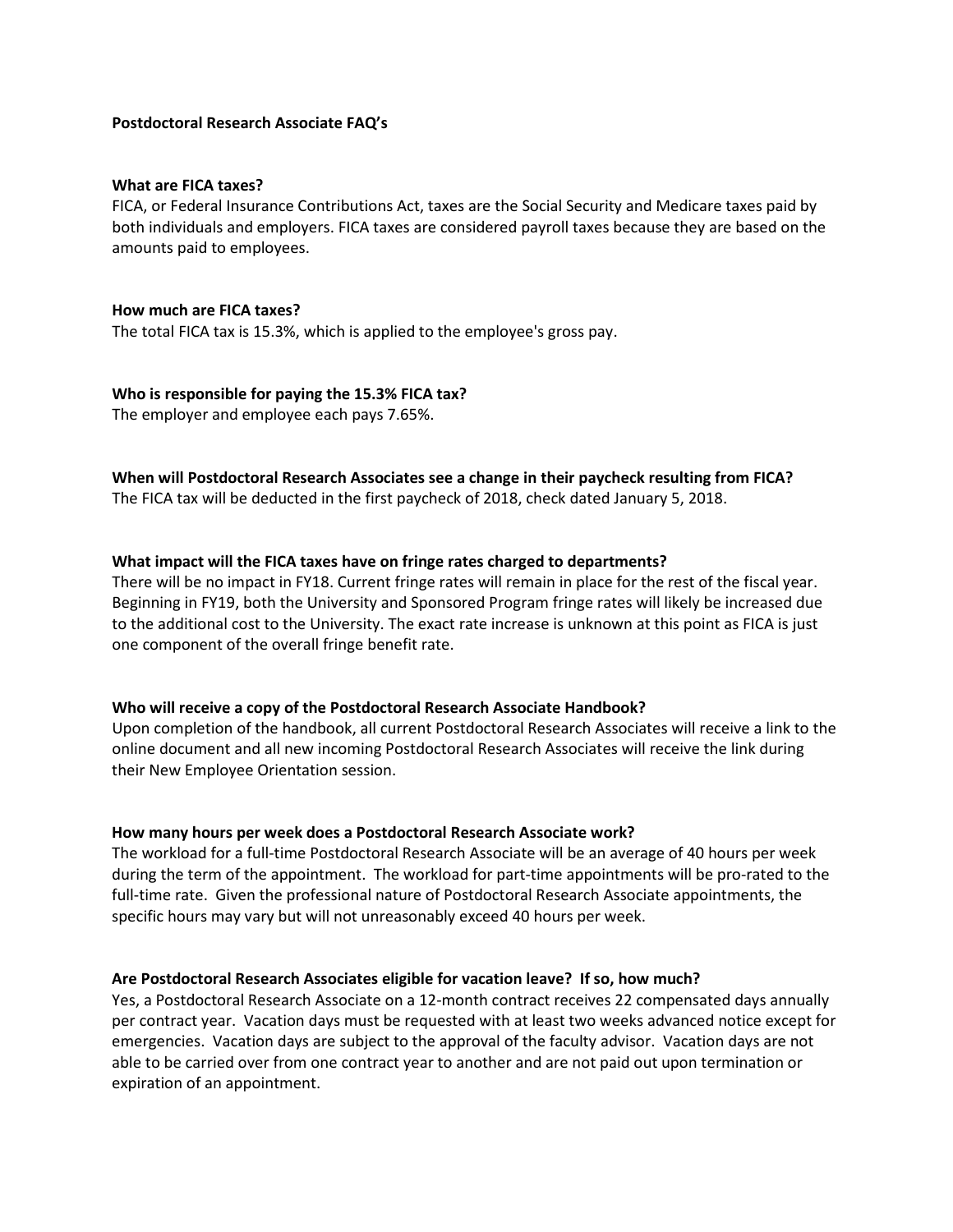## **Are Postdoctoral Research Associates eligible for holiday leave? If so, how much?**

Yes, a Postdoctoral Research Associate receives 12 holidays per year. The holidays include New Year's Day, Martin Luther King Day, Lincoln's Birthday, Washington's Birthday, Good Friday, Memorial Day, Independence Day, Labor Day, Columbus Day, Veterans' Day, Thanksgiving Day, and Christmas.

# **What happens if a Postdoctoral Research Associate is expected to be on duty on a holiday?**

If a holiday falls on a day when a Postdoctoral Research Associate is expected to be on duty, he/she will earn a compensatory day off to be taken at a time mutually agreed to by the supervisor and the employee.

## **Are Postdoctoral Research Associates eligible for personal leave? If so, how much?**

Yes, a Postdoctoral Research Associate receives 1 personal leave day per year.

## **Are Postdoctoral Research Associates eligible for sick leave? If so, how much?**

Yes, a Postdoctoral Research Associate receives 15 sick leave days per year.

### **Are Postdoctoral Research Associates eligible for FMLA?**

Yes, Postdoctoral Research Associates are eligible for Federal FMLA after one year of employment and after working 1,250 hours or more in previous 12 months. Postdoctoral Research Associates are also eligible for leave under the CT State Statute 31-51kk after one year of employment and 1,000 hours or service. Contact Vicki Fry at 486-2036 o[r vicki.fry@uconn.edu](mailto:vicki.fry@uconn.edu) for more information.

## **When do Postdoctoral Research Associates accrue paid time off benefits?**

All paid time off benefits are accrued on the first day of an appointment. A full-time Postdoctoral Research Associates with a 12-month contract will be eligible for 22 vacation days, 15 sick days, 12 holidays, and 1 personal day.

## **What paid time off benefits do I have if I am a part time employee or if I only have an appointment for a portion of year, such as 6 months?**

All paid time off benefits are pro-rated. If a Postdoctoral Research Associate's original appointment is for six months then they would begin their appointment with one half of the paid time off available with a 12 month contract.

#### **Can Postdoctoral Research Associates accrue paid time off from one year to the next?**

No, paid time off benefits for Postdoctoral Research Associates do not accrue from year to year. Any time not used within the contract period will expire.